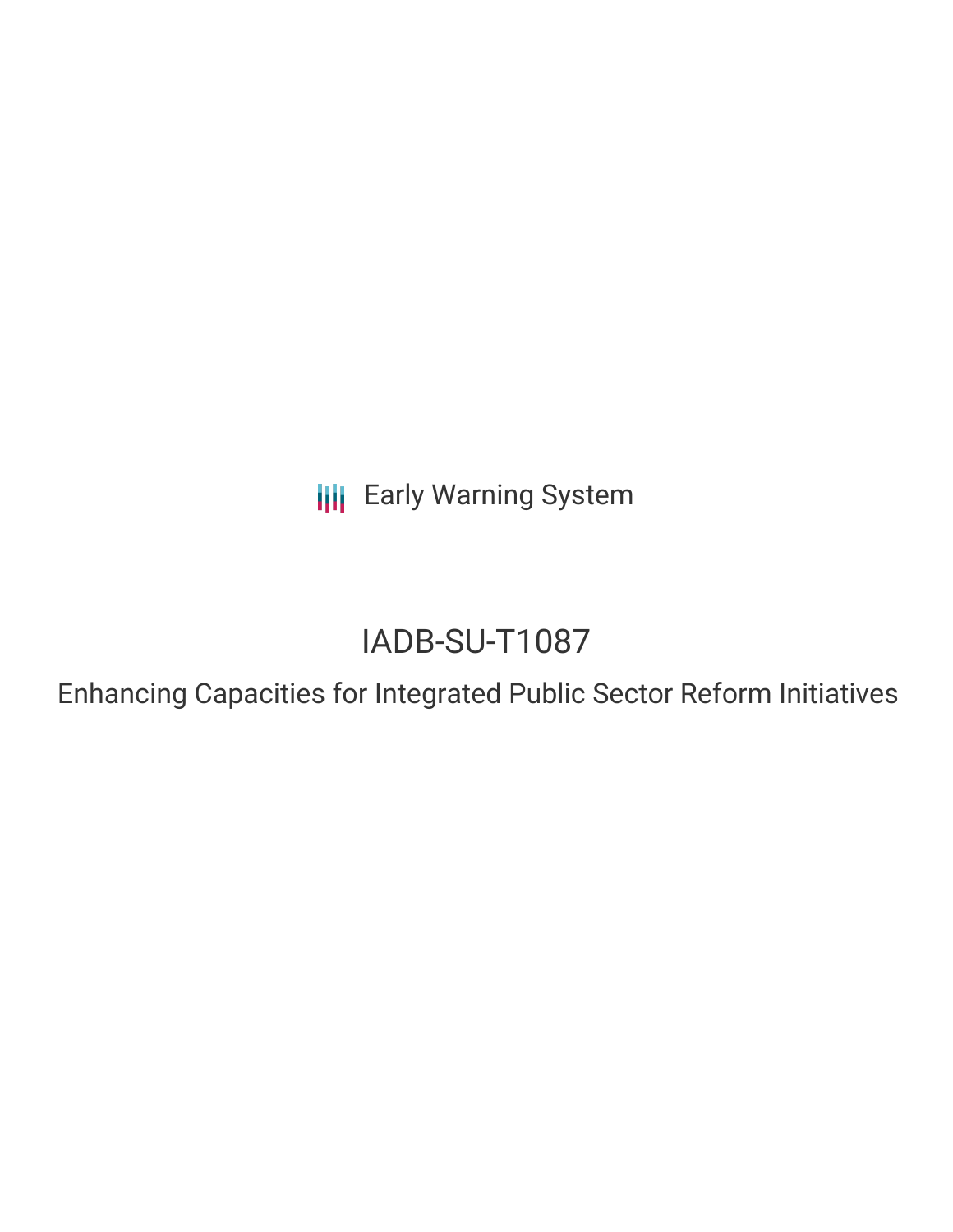

### **Quick Facts**

| <b>Countries</b>               | Suriname                               |
|--------------------------------|----------------------------------------|
| <b>Financial Institutions</b>  | Inter-American Development Bank (IADB) |
| <b>Status</b>                  | Active                                 |
| <b>Bank Risk Rating</b>        | C                                      |
| <b>Voting Date</b>             | 2016-10-03                             |
| <b>Investment Type(s)</b>      | <b>Advisory Services</b>               |
| <b>Investment Amount (USD)</b> | $$0.50$ million                        |
| <b>Project Cost (USD)</b>      | $$0.63$ million                        |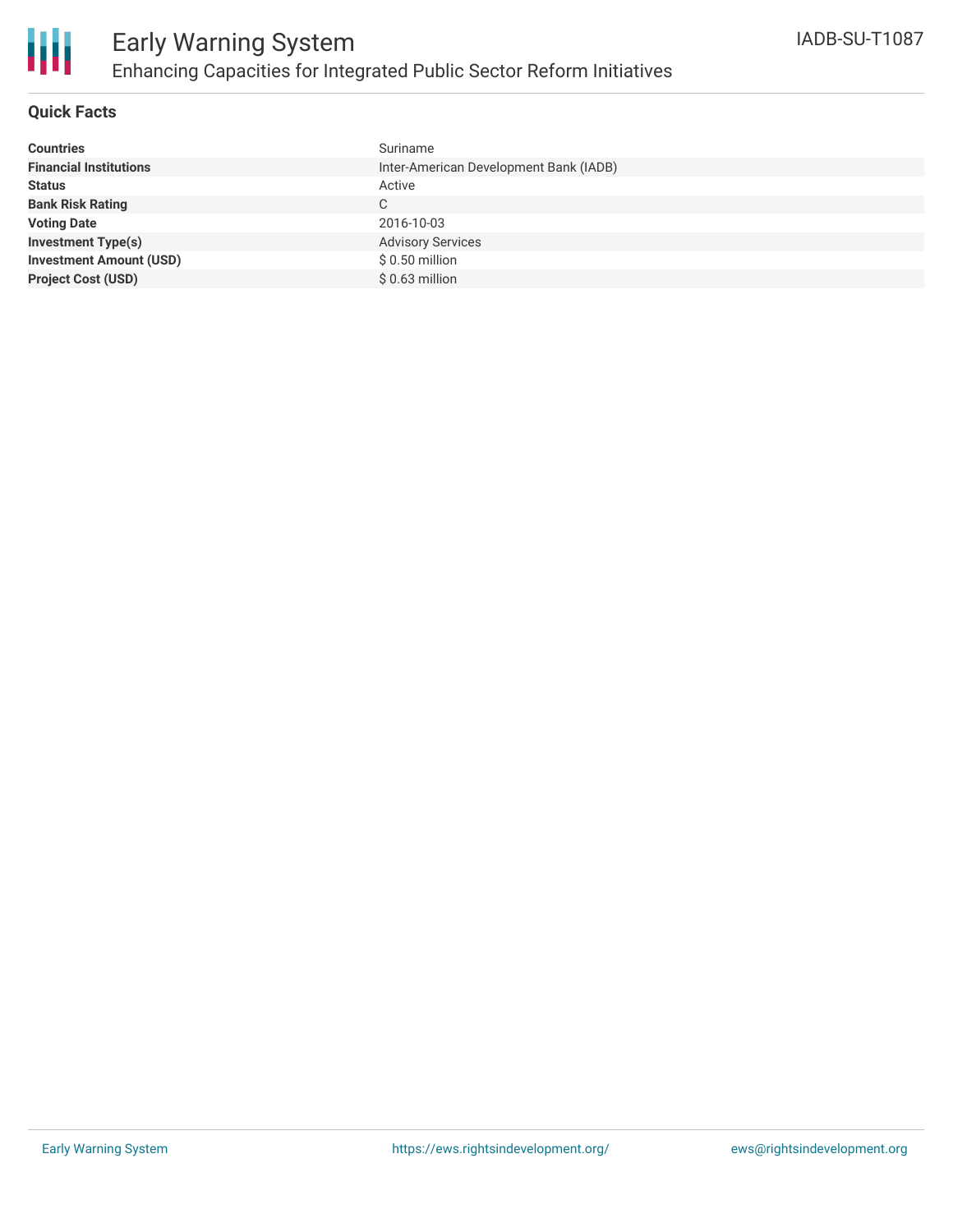

### **Project Description**

The general objective of this proposed TC is to develop and install capacities in MoF for carrying out the urgently necessary institutional reform initiatives using an integrated framework through the acquisition of professionalized PM theories and practices, complemented with the knowledge of CM. The specific objectives include: i) to install a unit within the Ministry of Finance (MoF), which will report directly to the Minister. Its responsibility will be leading the process of institutional reform initiatives through project management and change management (PCM) training and coaching; ii) to create and implement a PCM training program tailored to the needs of different MoF units that will undergo reform initiatives; and iii) to provide coaching for the reform initiatives that they are responsible for.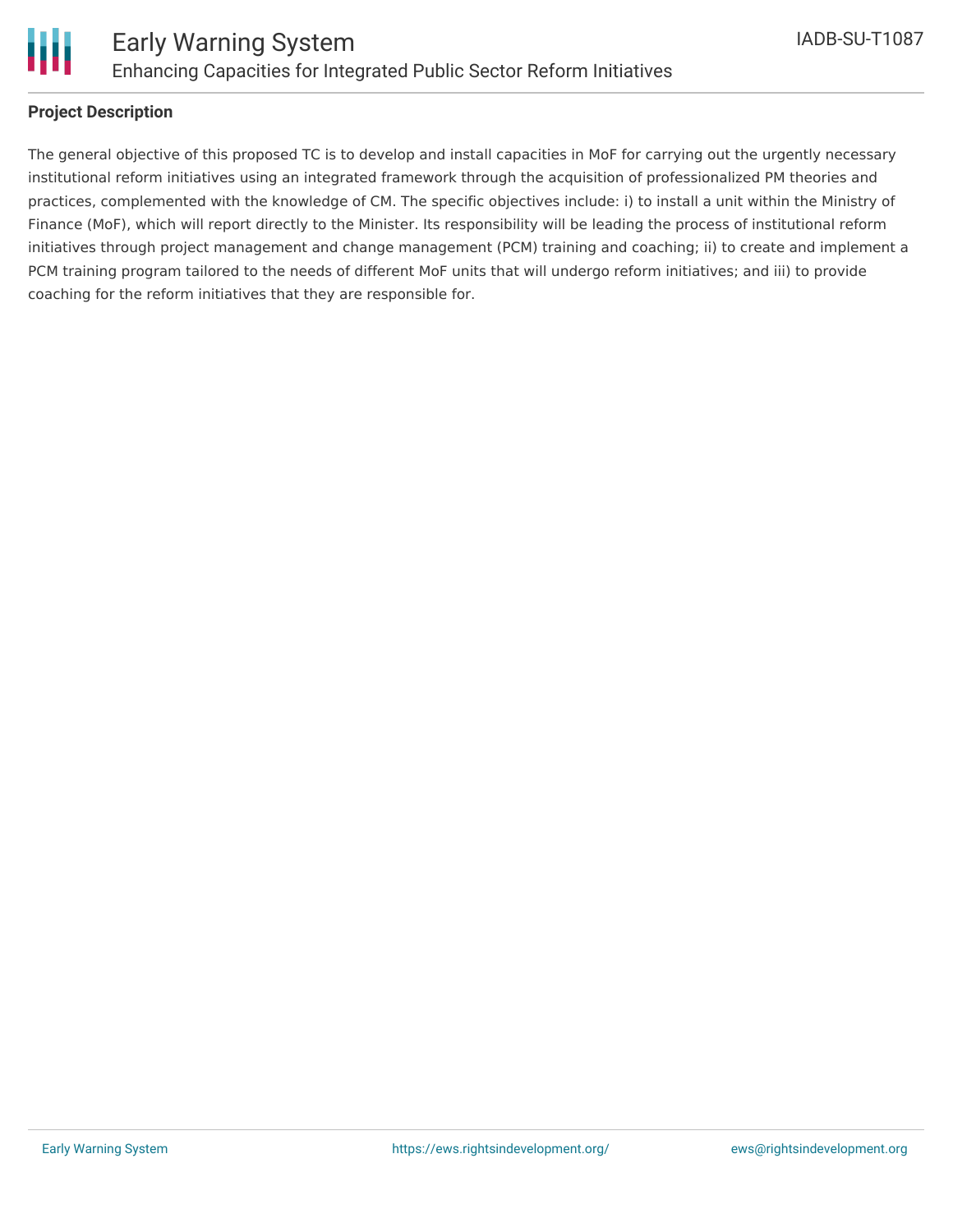

## Early Warning System Enhancing Capacities for Integrated Public Sector Reform Initiatives

### **Investment Description**

• Inter-American Development Bank (IADB)

TOTAL COST: USD 628,000 COUNTRY COUNTERPART FINANCING: USD 128,000 IADB FINANCING: USD 500,000